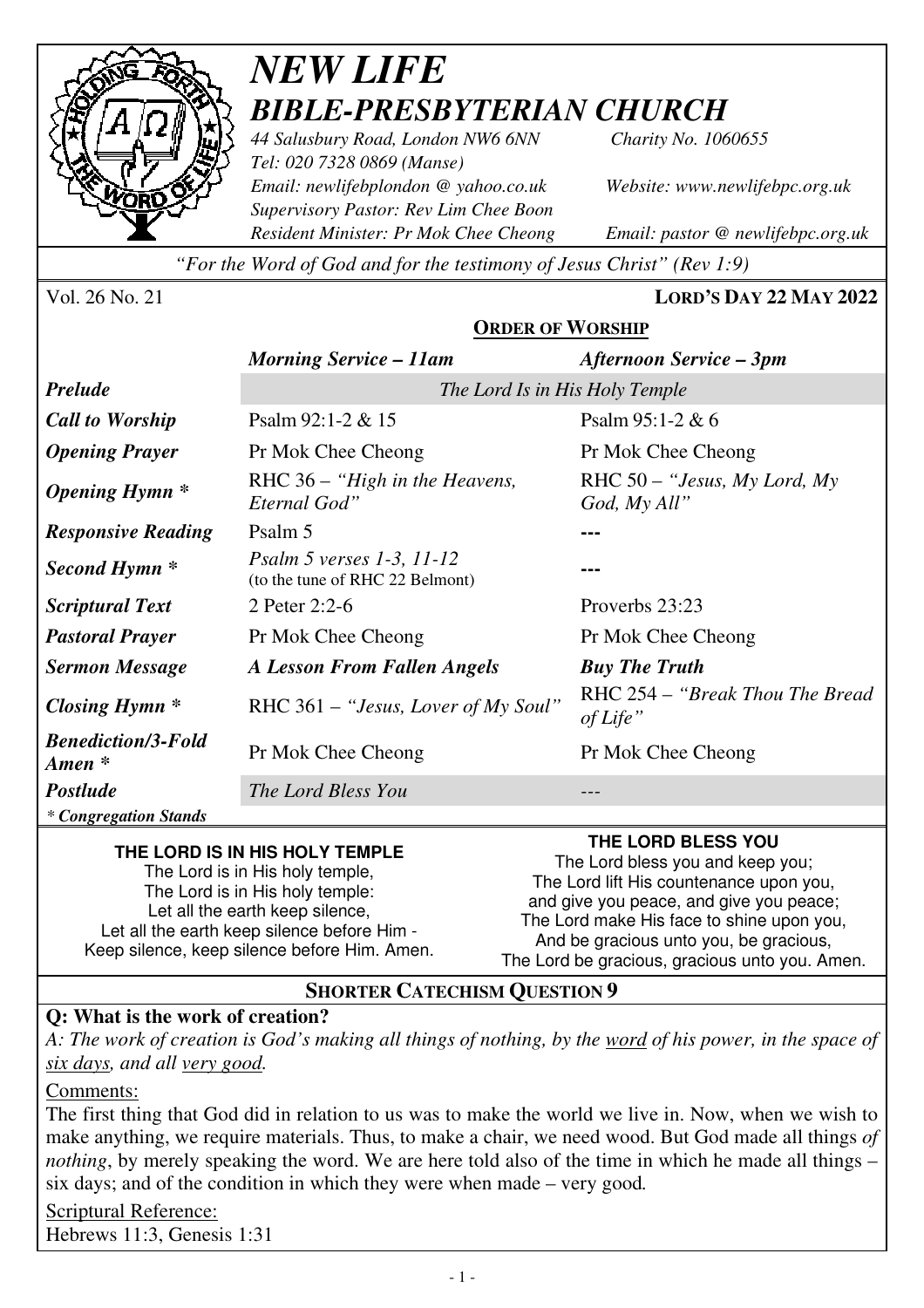# **SHAKING OFF SPIRITUAL LETHARGY**

**You can see it and feel it. Some call it a post-Covid spiritual malaise in the Church: weariness and an exclusive focus on maintenance that leads to inertia. No doubt we feel some of it personally too. How much energy do we have for God and holiness? We don't want to be superficial in our enthusiasm or activity, but when we look deeper inside us, how much liveliness can we see in our faith these days? Admittedly these are difficult times to be a believer. There are so many things that leave us perplexed and disheartened, and we have so many sins in our own lives to confess. God can seem so distant, as if he is putting us off when we try to approach Him, or turning away from us. But we can hope even in this kind of situation. There is a remedy for our spiritual lethargy.** 

According to Hugh Binning, challenging times when everything seems so much of a struggle are exactly the circumstances where faith should be prompted to be most active. "At such a time there ought to be all the more exercise of faith, and laying hold of the grounds of consolation in God."

Challenges in a strange way can even strengthen faith, and certainly they give us ample motivation to keep seeking God until we know we have got through to him. How can we get out of our spiritual inertia? In this updated extract from a sermon on Isaiah 64, Binning tackles the question, When and how are we stirred up to spiritual activity?

# **1. DIFFICULTIES CALL FOR STRONG FAITH**

As difficulties grow, faith should fortify itself against them so much the more. The greater the storm, the quicker faith should flee into the chambers. Faith in a calm day gets no trial. Faith gets lazy when it does not have much to do. But without fresh and new supplies of grace, faith cannot hold out in a temptation. It is a singular sign of a noble and divine faith that it can lay hold on God and keep him when he makes to go away that can recognise the kindness of Jesus even when he acts as if he does not know us —that can stand on the ground of the promises when there is not a foot-breadth of a hopeful sign in the circumstances to build on.

# **2. DIFFICULTIES DEMAND A SURE FAITH**

The most pressing time for making sure of your part in God is a time when there is no external advantage to beguile you, a time when the only happiness is to be one with God. Therefore, anyone who, in time of calamities and judgments, is not awakened to put their eternal estate out of question, is in a dangerous position.

# **3. DIFFICULTIES CALL OUT A FOCUSED FAITH**

The Lord loves faith in a difficulty best. Then it is the most single-hearted and focused, and the cleanest. That is the kind which honours him most, and which most glorifies his truth and faithfulness, and sufficiency and mercy. In this way it is most purely elevated above created things, and pitches most fully on God. It is when people say, 'No help for my soul, but thou art my portion.' God is most commended when he is set alone. Prosperity brings him down among the creatures, and undisturbed, complacent faith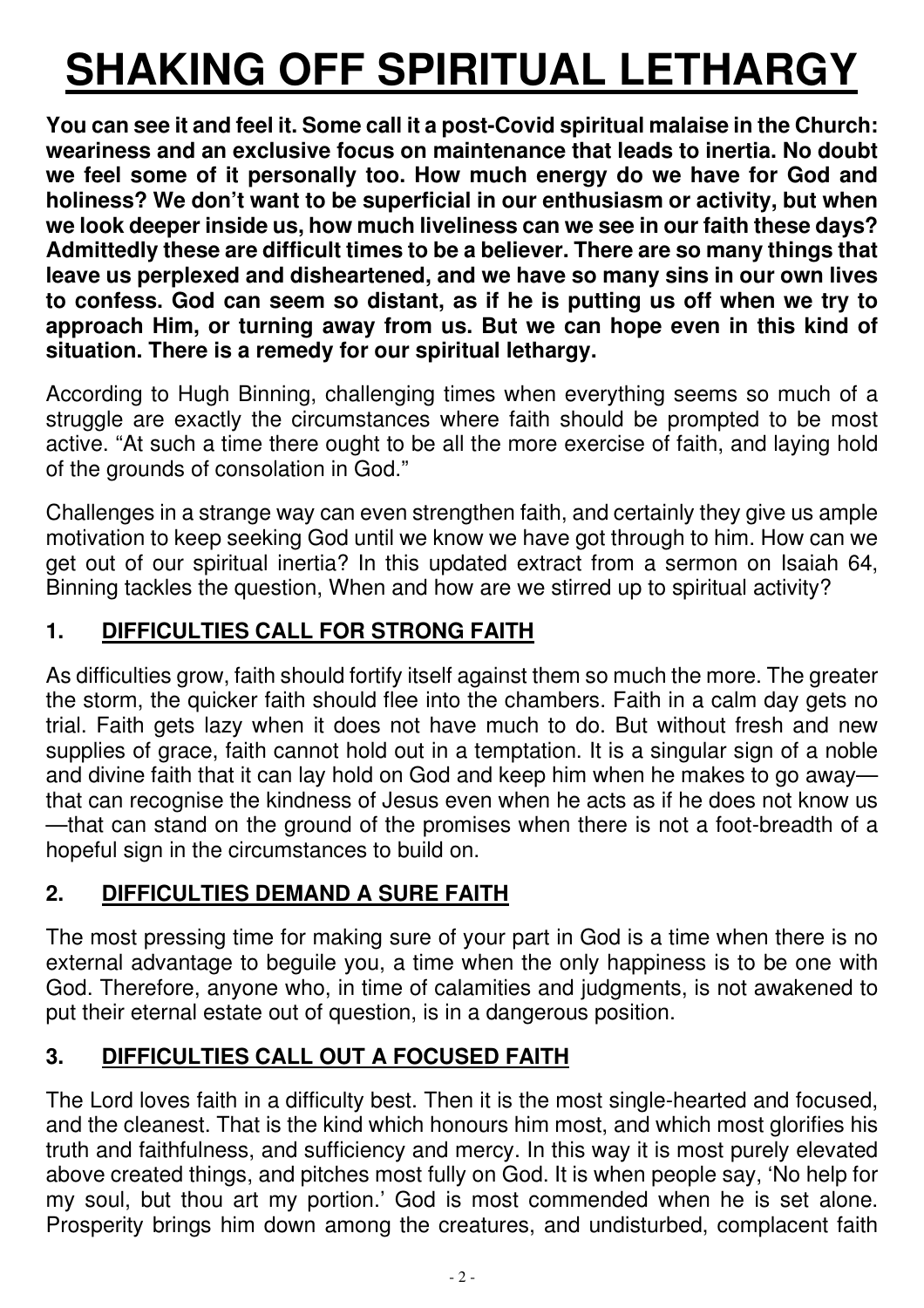makes little distinction. But awakening faith grips strongly and singly, and puts God alone.

# **4. DIFFICULTIES REQUIRE SPECIAL SEEKING**

Often, when God is departing, "none stirreth up himself to lay hold on him." Although there may be plenty praying, and doing many duties, yet it is nothing beyond the ordinary. The varieties and combinations of new reasons for supplications results neither in greater frequency nor more fervency in our appeals to God.

# **5. SEEK WITH DILIGENCE**

There is very little diligence in seeking God, even when God seems to be saying farewell to the land, and going away. Still nobody comes in as an intercessor. They keep on in their old way of praying, and never add to it, come what may. Does anyone rise above their ordinary ways, however high the tide of God's dispensation rises? Instead the impression made by God's change of countenance should make an effect that would be visibly seen on how his people behave. There should be such a distance between your ordinary and such times as between sleeping and waking, that whatever access to God you normally have, you would stir up and go beyond it according as matters call.

Will God count your public fasts a performance of this duty? Unfortunately, we fast sleeping, and no one stirs himself up to these things! Is there any difference between your days of humiliation and any other sabbath? And is there any difference between a sabbath and a weekday, save the external duty?

Is not this palpably our case? Is there any wakening among us? No, complacency is the universal disease and complaint. Do any of you pray more in private than you used to? Or what edge is on your prayers? Alas! It seems like the Lord would readily get leave to go away from us. I am afraid that we would give Christ a testimonial to go away overseas. Hold him, hold him! Many would be gladly quit of him. They cannot abide his yoke, his work is a burden, his word is a torment, his discipline is bands and cords, and what heart can they have to keep Christ? What will you do to him to hold him still? All your entreaties may be fair compliments, but they would never rend his garment.

# **6. SEEK WITH FAITH**

What the Lord Jesus is doing warns us that it is now high time to stir up faith and lay hold on him. Will conjectures carry you through difficulties? The multitude think they have plenty faith, but any temptation proves their mistake. The most part of Scotland would deny God and his Son Jesus Christ, if they were put to it. This is not a time to linger outside of your stronghold. It is only faith that unites you to Christ, so if you would want to be kept safe in any trial, stir up faith.

# **7. SEEK WITH PRAYER**

Faith expresses itself in prayer. Consideration of God, and the grounds of confidence in him, must both make prayer acceptable, and carry the stamp of Christ's name on it. Also it must make much prayer, for when a soul has pitched on God as its only blessedness, and made choice of him, it finds in him all-sufficiency – all things for all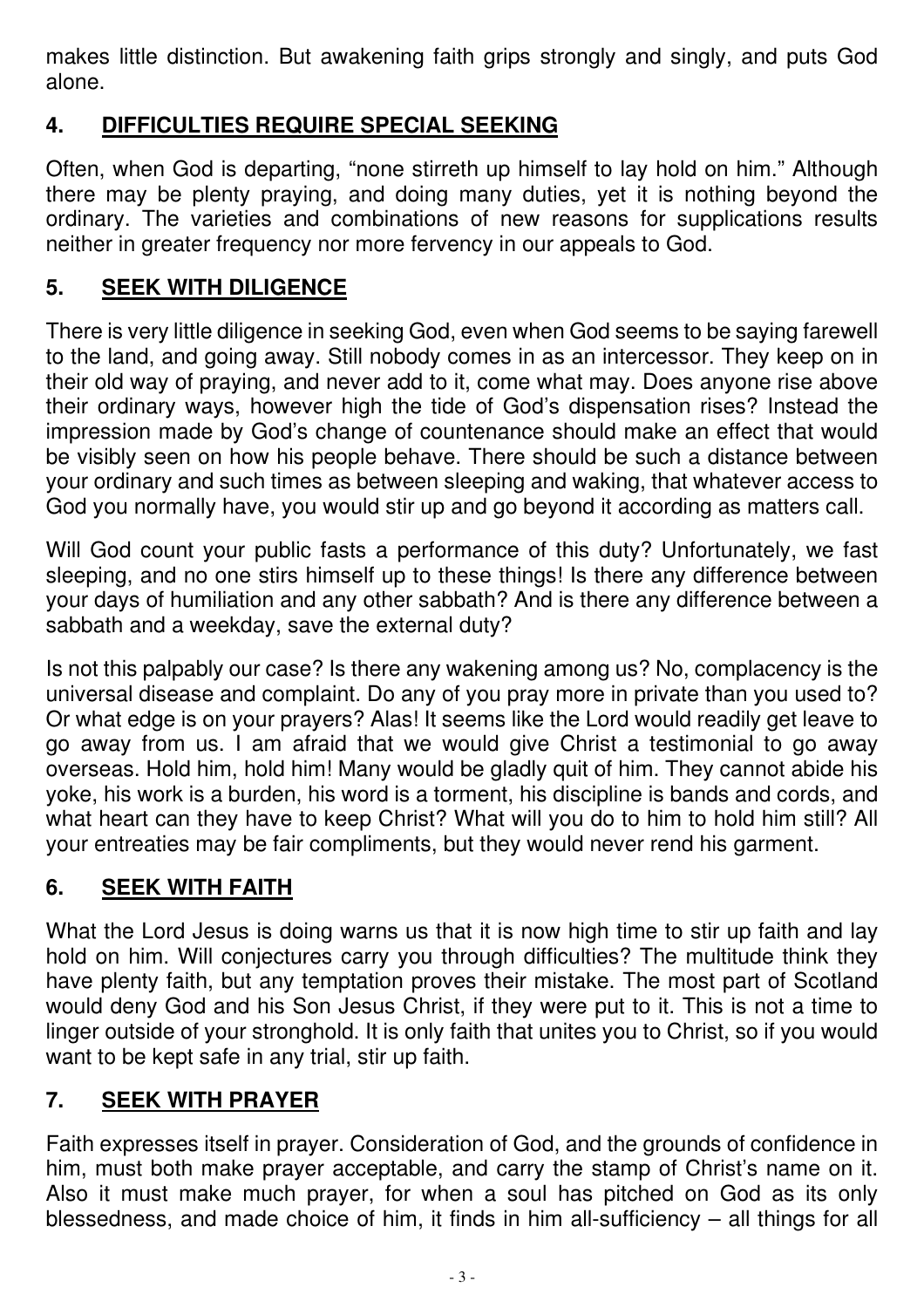things. There is no need, but faith finds a supply in God's fulness for it, and therefore faith sends us to the fountain, to draw out of the wells of salvation. Nothing can be so sweet and refreshing as for such a soul to pour out itself every day in him, to talk with him face to face. Faith engages the heart to come to God with all things, whereas the complacent soul or the unsettled heart would have gone for help in as many different ways as there are different difficulties. Faith lays hold on God, Faith knows but one God, and brings all problems here.

And again, how can prayer be acceptable as long as faith is not its principle? It is only like an animal groaning under a burden. Laying hold on God himself makes our duties acceptable, because we speak and ask believing that we shall receive. We trust God and do not tempt him. The oil of the wheels is affection, or heart-activity, but if lively faith is not entertained there cannot be much affection. In bitterness of spirit there may be much vehemence, but that is not a pure flame of divine love that burns upward to him. It is soon extinguished, and lasts no longer than a fleeting emotion, and then the soul grows harder, like iron that has been in the fire. When there is not much prayer, faith cannot be strong and violent, for prayer is the exercise of faith. If your prayers wear out, faith will go rusty. There may be much quietness with little prayer, but there cannot be much, with strong and lively faith, for where faith does not get continual employment it flags.

Prayer is a special point of holding God fast, and keeping him. Therefore join prayer with diligence and faith, if you want to thrive in any one of them. Your unbelieving complaints are not prayers and calling on his name, because they are not mixed with faith.

# **8. SEEK TO LAY HOLD OF GOD**

If it seems that God is angry, then we must lay hold on him. We ought to hold on to a departing Lord, by wrestling with him in supplication, and not let him depart till he blesses. The prophet Hosea makes this application of Jacob's victory over the angel: "Turn ye to the Lord, and wait on him," (Hosea 12:3-6).

When the circumstances seem to tell us, "The Lord has gone," and when our condition seems to say, "He is gone, or going," then we ought to wrestle against it. Let there be no submission to such a departing! I mean, no submission that sits down content with it, and does not care how things will turn out.

If only you would realise that the Lord is only seeking employment, and if you would only deal with him, you would turn both the present calamities and future calamities to good opportunity.

It is God himself who should be your principal target. Praying should be laying hold on God – it should meet with himself. Most of the time, when things are going well, we are not able to meet with God solely, because we have so much to do with created things. We are so punctual in our dealings with created things that we cannot keep close to God. We have so many things in our affections and thoughts, that God cannot get a place. In the throng of our busyness God cannot get us at leisure. So we lose God by catching at shadows.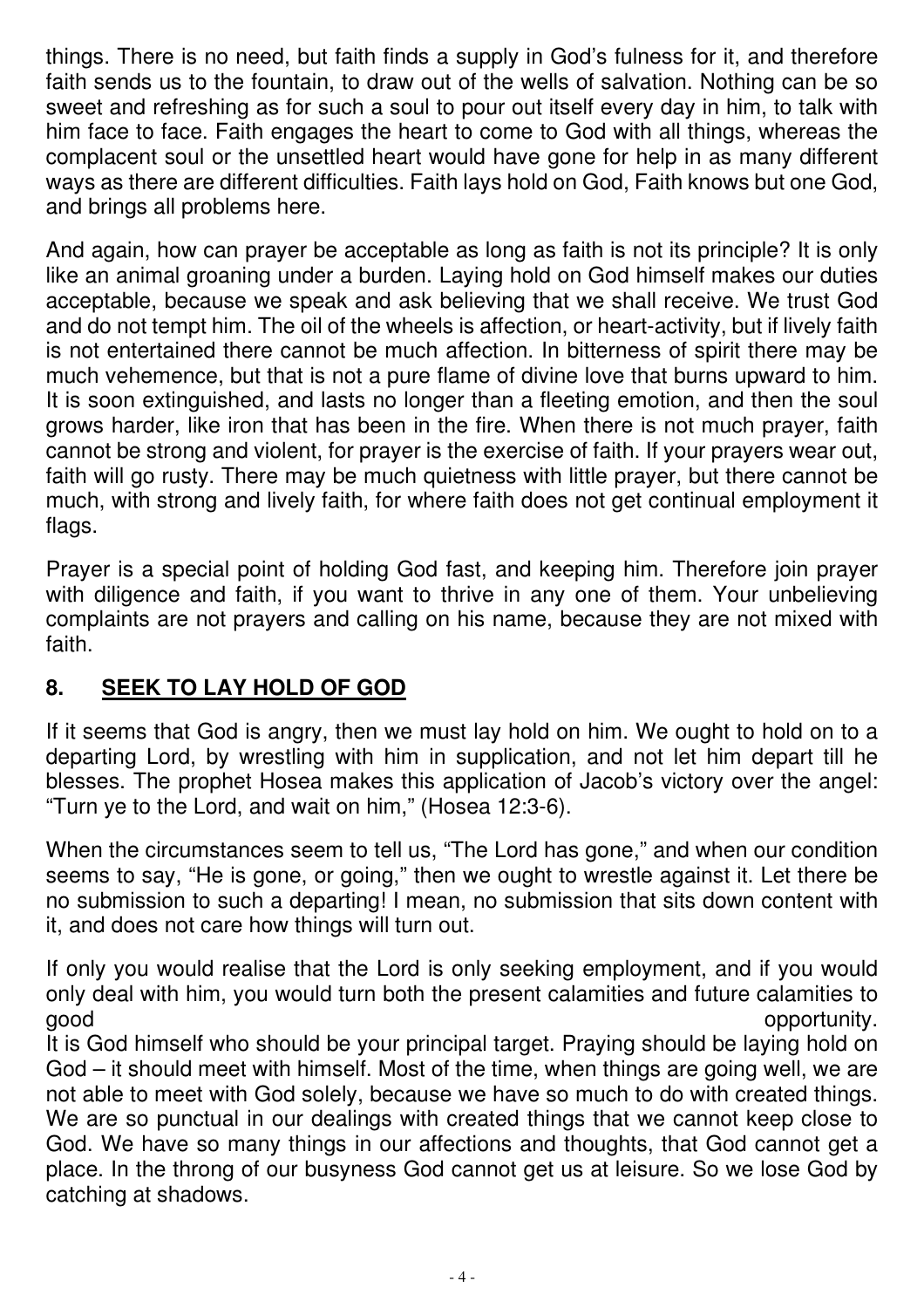Well then, we are called in a time of difficulty to come in to God himself, to draw aside the veil of ordinances so that we may have communion with God himself. And this is right praying, when the soul gets such direct access to God, as it were, to handle him, and see him, and taste him, to exercise its senses on him.

Ordinances have been for a long time covering his face, as he does not now much unveil himself in the sanctuary, to let us see his glory. God has departed from preaching and praying, so that we do not meet with God. Instead we lay hold on the shadow of an outward ordinance, but not on God himself. Therefore, Christians, take advantage of this time! You cannot count on always having the ordinances. Lay hold therefore on himself who is the substance and marrow of them. You may be denuded of outward comforts and accommodation here. Lay hold therefore on himself in much prayer. If affliction would only blow away the cloud over his face, or scatter our idols from us, and make us single alone with God, as Jacob was, it would be worth it.

Take hold on God by faith. If you want to make peace with God, be much in direct acts of grasping hold of God himself in Jesus Christ. Travel continually between your own need and something in God that corresponds to it.

### **CONCLUSION**

It may seem counter-intuitive, but if God is warning us that he is leaving us, that itself is a hopeful sign, because it means there is still opportunity for us to hold on to him and hold him back. "He made as though he would have gone further. But they constrained him, saying, Abide with us… And he went in to tarry with them" (Luke 24:28-29).

- adapted and edited article from Reformation Scotland, (Hugh Binning 1627–1653)